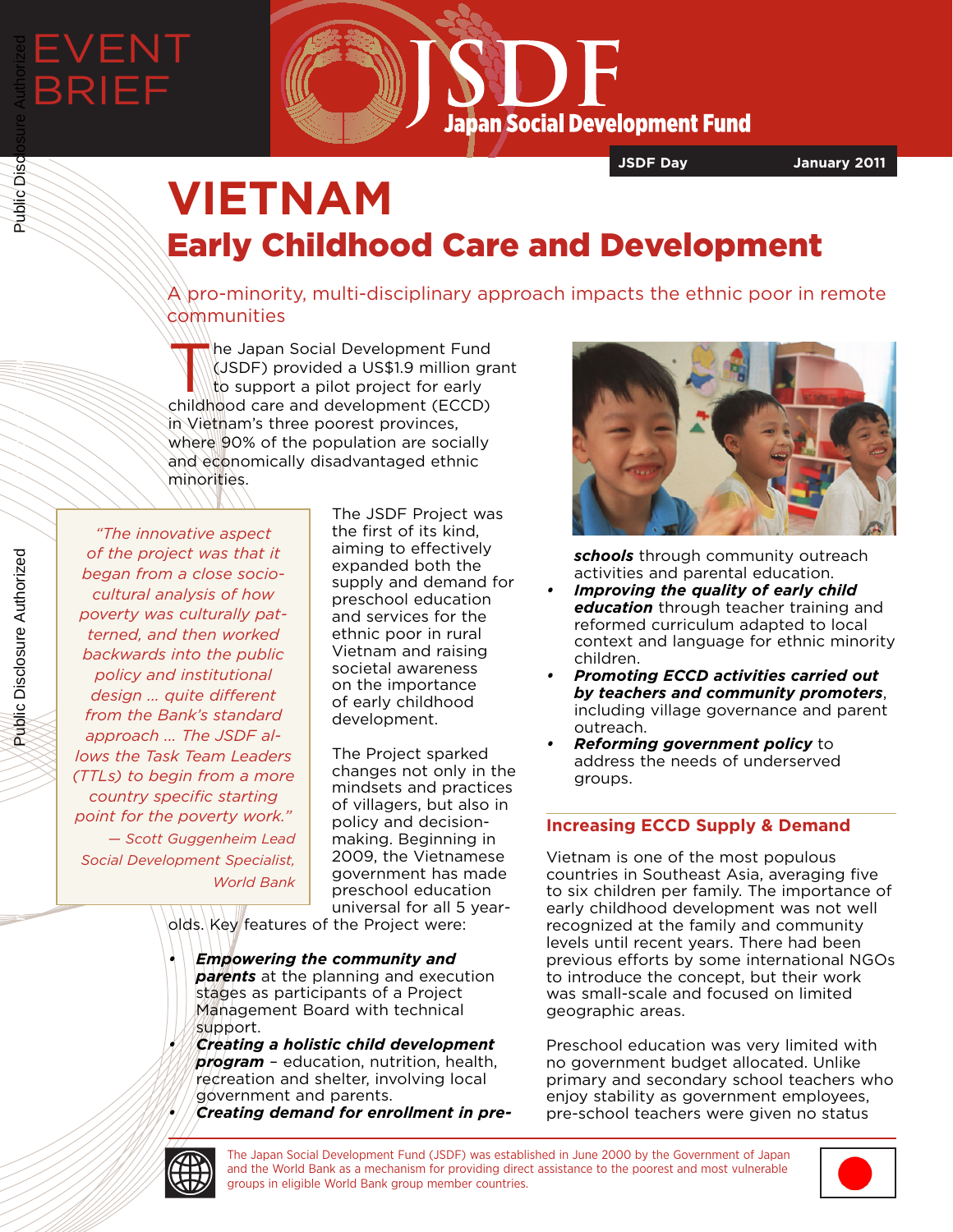or support. Consequently, teacher shortages had become so chronic that existing preschools, though small in number, had to struggle to hire qualified staff. The situation was far worse in the poorest and most remote areas, such as Quang Tri, Yen Bai, and Dien Bien provinces.

The JSDF Project was targeted to these areas, specifically, 147 villages from 15 of the poorest communes belonging to five ethnic minorities. These five groups have distinct cultures and languages, but share common poverty challenges including isolation, limited access to schooling, low adult literacy, child malnutrition, and low primary education completion rate.

# **Participatory Project Design**

Project Data

- Implementing Agency*: Save the Children Alliance*
- Grant (TF052939) Amount: *\$1.9 million*
- Implementation Period: *01/05/2005 to 04/30/2008*

The JSDF Project's aim was to assist Vietnam in establishing an enabling environment in its poorest communities, providing

young children with opportunities to develop to their full potential. To that end, the Project focused on four components:

- *Supporting family and community through* the creation of community ECCD networking groups, and improved health services and facilities;
- *• Strengthening local ECCD institutions*, specifically support to preschools and health programs;
- *Monitoring and evaluation* through a participatory process with data gathered in the field by ECCD promoters and Project Management Board (PMB) members; and
- *• Sharing knowledge between communities* as well as among project management, government, and local authorities to learn from others' experiences and good practices.

A baseline survey was used to study the difficulties experienced by the target population. This included self-assessments by the communities of the constraints they face in providing for their children's needs. A midterm review and final independent evaluation were also carried out and used for feedback.

From the earliest stage, project support gained the attention and appreciation of local leaders and community members who had rarely seen NGOs or development agencies coming to their provincial areas. This facilitated open discussion and trust among stakeholders—villagers, local leaders, local government authorities, and project staff from the World Bank, Save the Children of Japan, UK, and US (hereafter, Save the Children Alliance).

# **Implementation Partnership**

A tri-partite partnership was established for the implementation of the JSDF project, mainly the Save the Children Alliance, the Early Childhood Education Department of the Ministry of Education and Training (MOET), and the district Education offices of the three provinces.

A highly participatory process was set in motion to involve communities in ECCD services and supplies and to meet the needs of individual communities. Key actors in the community, including health workers, school teachers, and members of grassroots organizations, such as the Women's Union, Youth Union, and Farmers' Association, were

all invited to participate in project implementation as ECCD promoters.

At the commune and district levels, the Project Management Board was created and subsequently proceeded to play

an important role throughout implementation, planning, and monitoring, and supervising all activities and progress at the village and commune level. The National Steering Committee at the MOET also monitored the project and provided technical support.

The monitoring system was reviewed and refined in line with the Global Impact Monitoring tool developed by the Save the Children Alliance and was a very important tool to bridge project planning toward project objectives achievement.

#### Parental Education

The emphasis was put on adopting a holistic approach to early child-hood development and on increasing capacity through training and workshops. Parental education was initiated, along with ECCD media campaigns, which ran over 5,000 sessions in the next three years. During the project period, over 80,000 men and women attended the parental education sessions run by community ECCD networking groups. At the same time, the Project supported building preschool classrooms and services while providing basic equipment for Community Health Centers to improve their use by villagers.

Given prevalent child malnutrition, nutrition promotion was a focus for parent education, including food presentations, growth monitoring, and home visit counseling by ECCD promoters.

#### Teaching Materials Development

Based on Save the Children-UK Preschool Guidelines, 150 lesson plans were adapted to ethnic minorities and printed and distributed. Teachers reported success with the materials and appreciation for training on effective teaching methods.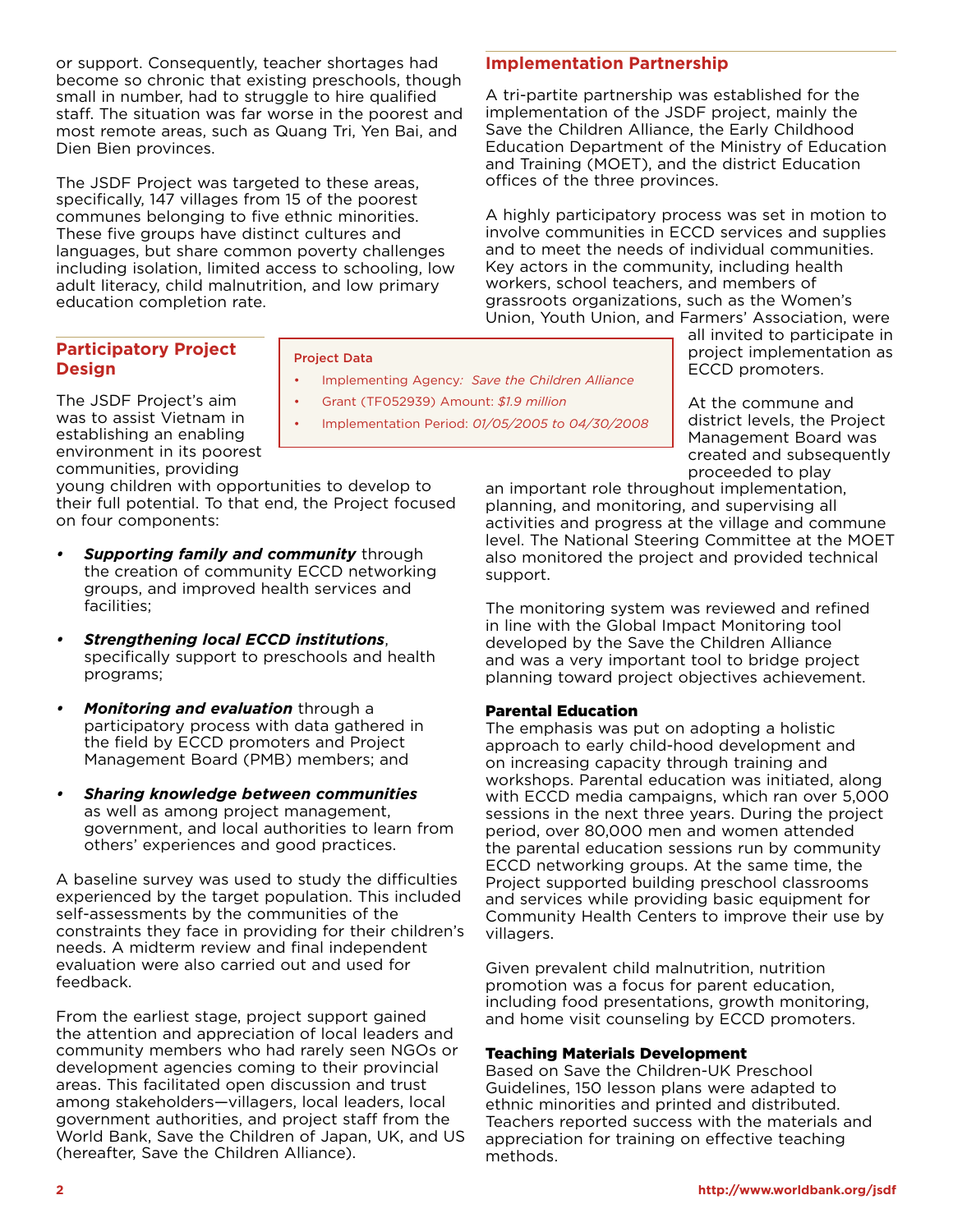#### Community Initiatives and Small Grants

In parallel with project activities, community initiatives were encouraged. These included minilibraries, playgrounds, reading books for children, and children's festivals. Communities learned from each other, replicating others' programs. There was a clear and growing sense of community ownership of programs.

Communities were empowered to play a key role in their own development, designing activities that were subsequently supported with small grants. They acted as implementers while being beneficiaries. In-kind and monetary contributions from villagers covered about half the total cost of over 540 projects, that included classroom upgrading, school feeding, and other child-friendly community initiatives.

"School feeding was not only about providing food for the children, but encouraging households to be innovative and supplement their food and income by using small grants to start home garden plots and animal husbandry" reflected Binh Vu, Senior Education Specialist, who task-managed the Project. "The holistic approach made the difference."

## **Government Buy-in**

Government bought in early on. Local governments, in particular, began increasingly integrating ECCD into their development plans and implementing project activities with their own funds. Thanks to a government policy to pay salaries to preschool teachers, chronic teacher shortages were eliminated, even in remote communes.

## **Results and Outcomes**

The JSDF Project resulted in the effective expansion of both supply and demand for preschool services in Vietnam, raising community and family awareness on the importance of early childhood



#### **Enrollment Rates for Children 3-4 before and after the JSDF Project**



development. It sparked changes in policy and villagers' perception and practices.

The Project increased preschool/kindergarten enrollments dramatically in all three areas in just three years. In the poorest Muong Cho district in Dien Bien province, the enrollment rate almost doubled from 34% to 76% for children aged 3 and 4 years. Other major results include:

- The *health status of the children in the project areas has improved significantly.* The percentage of underweight children under 5 years old declined from 39% to 19% over the project period, and the prevalence of diarrhea and fever also decreased.
- According to surveys the *attitude of parents improved significantly*. More parents (47%) supported preschool education for their children, compared to the baseline (25%), and about half (47%) of them were involved in school upgrading, cleaning and other activities in kindergartens where their children were enrolled.
- *• Infrastructure for preschool education was visibly improved*. Fifty-six preschool classrooms or kindergartens were constructed and an additional ten were upgraded. Before the Project, most communes did not have separate preschools facilities for children under-six.
- *• Capacity of local partners, including teachers, health workers, and ECCD local promoters, has improved.* They are well-trained and regularly supported through various innovative approaches.
- *• A new 150 section curriculum was developed for ethnic minority children* and implemented in all project communes and districts.
- *• Policies in support of ethnic minority children have improved*, as evidenced by a new government policy covering preschool teacher salaries and the adoption of a holistic multisector strategy for preschool education and child development.